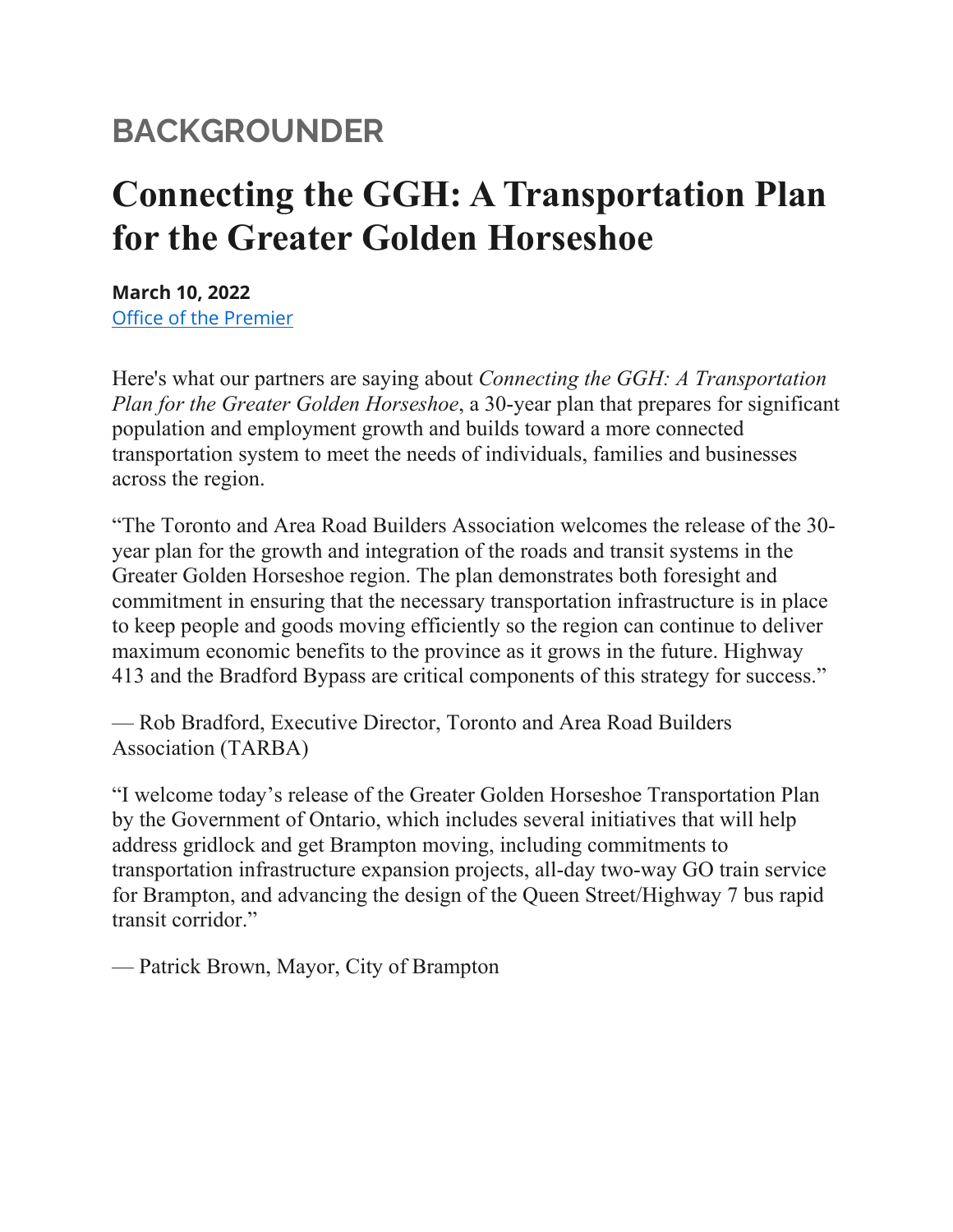"The Regional Municipality of York is one of the fastest growing communities in Ontario with a population anticipated to grow to over 2 million people and 900,000 jobs by 2051. Investments in transportation help support our growing communities and provide residents and travellers with an enhanced transportation network whether walking, cycling, taking transit or driving. Projects, like the Bradford Bypass, will make life easier for people by alleviating gridlock that already exists on our roads and highways. York Regional Council has made historic investments in transportation infrastructure and looks forward to working with the Government of Ontario to further improve the ways people and goods move through our communities and the Greater Golden Horseshoe area."

— Wayne Emmerson, Chairman and CEO, The Regional Municipality of York

"The members of the Ontario Livestock Transporters' Alliance support the proposal for a new 400 series highway. The 413 would provide an alternate route if there were accidents or other traffic slowdowns on the existing East/West corridor which is very important when you are transporting animals. We do not want to keep the animals on the truck longer than necessary. A new route through the GTA is long overdue."

— Susan Fitzgerald, Executive Director, Ontario Livestock Transporters' Alliance (OLTA)

"The GGH Transportation Plan reflects a vison of better transit connectivity for the broader region, which we know is a key ingredient for sustainable economic recovery. As one of the most internationally connected airports in the world, and an anchor institution in the  $2<sup>nd</sup>$  largest employment zone in Canada, Toronto Pearson is proving the power of strongly connected airports. Government investment in better regional transit connections, particularly to Toronto Pearson, will help achieve a shared vision of economic strength, supply chain resiliency, and a cleaner environment."

— Deborah Flint, CEO, Greater Toronto Airports Authority (GTAA)

"I applaud the province for its Connecting the GGH plan, a commitment to building a transportation system that supports people and businesses across the Greater Golden Horseshoe. This plan includes continued support for the 400-404 Bypass, an investment that will connect communities, reduce gridlock, and grow our economy."

— Virginia Hackson, Mayor, Town of East Gwillimbury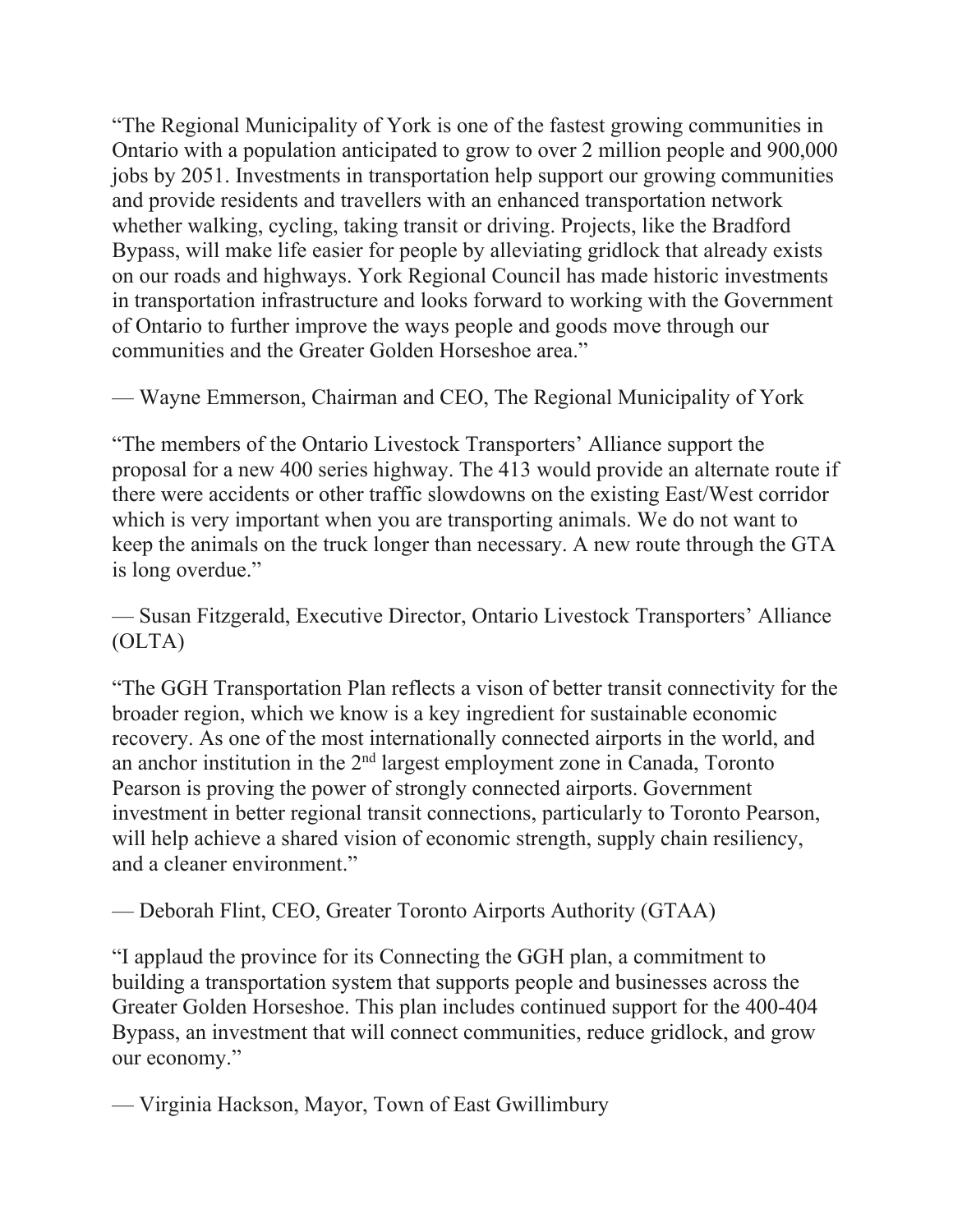"Ontario's world class roadbuilding industry delivers important public infrastructure such as highways, bridges, and transit systems. The Greater Golden Horseshoe needs large infrastructure projects like the widening of Highway 401, the construction of Highway 413, the Bradford Bypass, and the expansion of the GO Transit system. Projects like these improve efficiency and accessibility to markets, connecting us as Ontarians and increasing economic activity."

— Bryan Hocking, Chief Executive Officer, Ontario Road Builders' Association (ORBA)

"I am pleased that the current provincial government has recognized that a transformational Greater Golden Horseshoe Transportation Plan is essential to support the anticipated growth that this region will experience over the next 30 years. Proposed infrastructure such as a Caledon-Vaughan GO Line and the GTA West Transportation Corridor being implemented together demonstrates this government's understanding of the complex issue facing us all. It is particularly important that our residents are provided with the appropriate transportation options that suit their needs and lifestyles, while at the same time ensuring that connectivity between neighbouring communities is enhanced to foster the region's economic growth in the decades to come. I believe this Greater Golden Horseshoe Transportation Plan provides the opportunity to achieve that goal."

— Jennifer Innis, Ward 3 and 4 Regional Councillor, Town of Caledon

"The much needed Bradford Bypass is a critical addition to inter-regional highway capacity. It will improve the movement of goods, including agricultural products, grow and retain business investments, and allow for plans to transform our main street-area into a complete streetscape to support our small businesses, and divert commuter and regional traffic away from urban residential roads."

— Rob Keffer, Mayor, Town of Bradford West Gwillimbury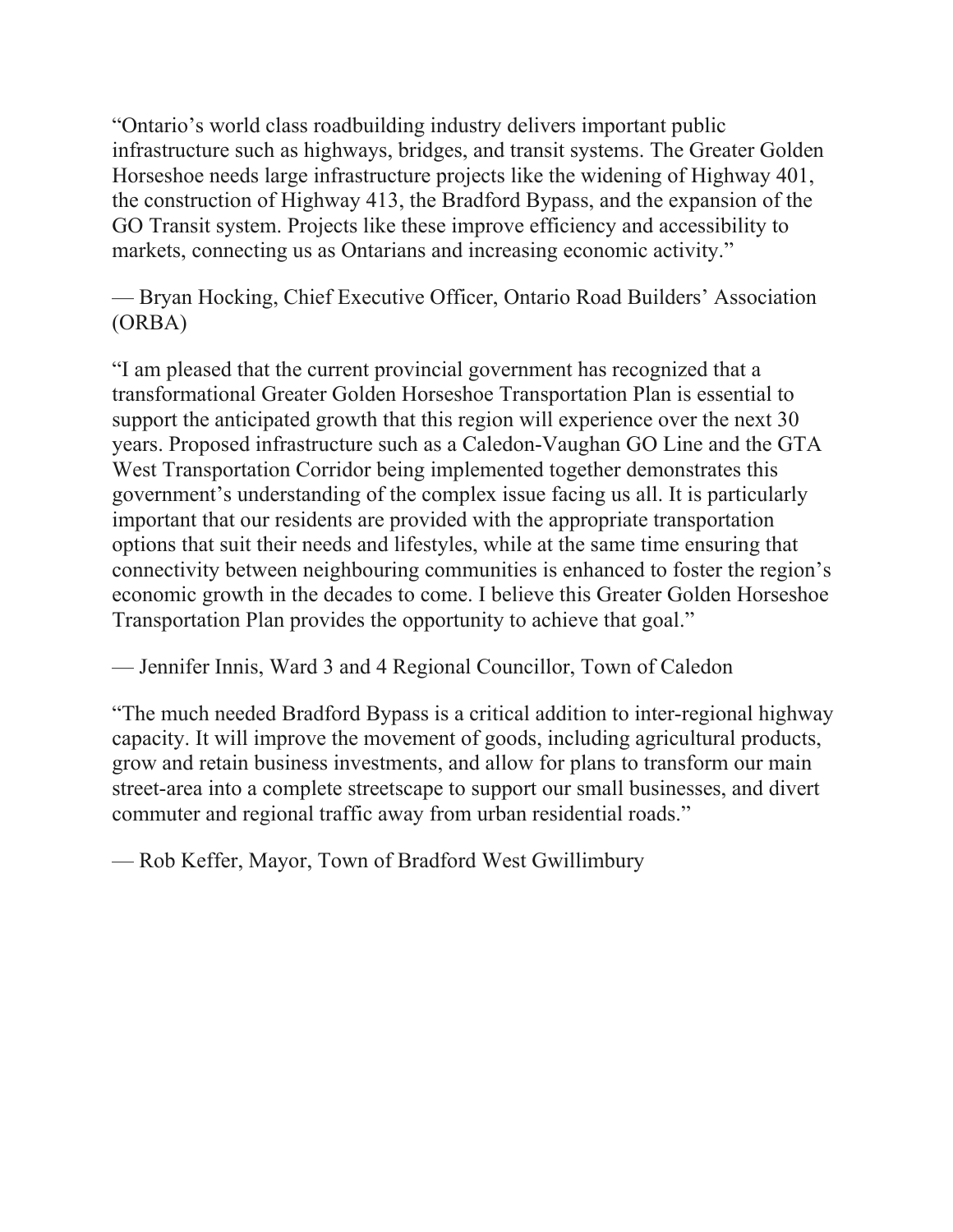"The Greater Golden Horseshoe (GGH) is an important area for economic growth. The GGH's highways are key routes for domestic and international trade, serving multiple sectors of Ontario's supply chain. With \$1.16 trillion annually worth of goods transported on the GGH network, strategic planning and investment in this area will help keep Ontario competitive now and for future generations. Congestion in the Greater Toronto and Hamilton Area is already costing the Ontario economy up to \$11 billion a year in productivity losses; and this figure is expected to continue rising. The Ontario supply chain cannot continue to absorb these types of inefficiencies while competing for market share in the North American supply chain. The Ontario Trucking Association strongly supports the Government of Ontario's decision to address key infrastructure needs, such as reducing chokepoints and building additional capacity in GGH network. These investments are great news for our sector and the Ontario economy."

— Stephen Laskowski, President, Ontario Trucking Association (OTA)

"Highway 413 is a critical piece of infrastructure for the long-term growth and development of the Greater Golden Horseshoe. As the region expands, its important that the province invests in the necessary transportation infrastructure to accommodate the movement of the almost 5 million more people expected to reside here by 2051. This is precisely what this highway will help to do. We commend the Ford government's foresight in moving this project forward, as it will help to secure the future prosperity of our region and province."

— Patrick McManus, Executive Director, Ontario Sewer and Watermain Construction Association / Greater Toronto Sewer and Watermain Contractors' Association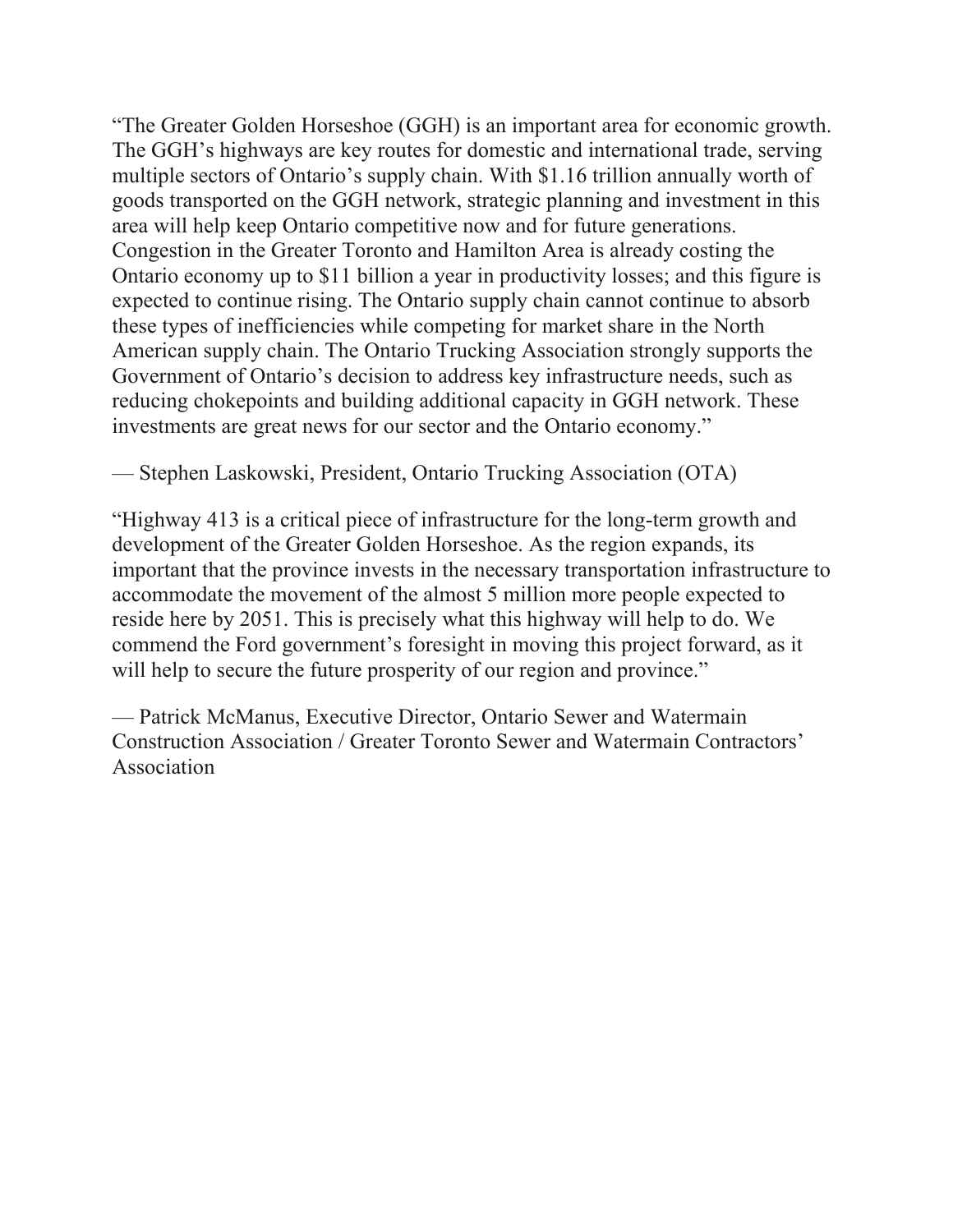"Bradford has long-standing plans to transform our downtown business district along Holland Street by pursuing a complete street concept of tree-lined, wide sidewalks and restoring this nearly 200 year-old street to its former glory. Thanks to Minister Mulroney and the provincial government delivering the necessary and long-promised Bradford Bypass, those plans to transform Holland Street are able to move forward; downtown businesses are thrilled and our residents are relieved that existing commuter traffic will be diverted away from our urban and agricultural roads. This project has historically enjoyed support from all three parties in the legislature, and we're thrilled our MPP is delivering after over 30 years of studies, official plans, growth plans and environmental assessments."

— Jonathan Scott, Ward 2 Councillor and Chair of the Downtown Revitalization Committee, Town of Bradford West Gwillimbury

"The Heavy Construction Association of Toronto applauds the ministry's commitment to expanding the transportation routes across the 905 belt, an area that will see significant growth in the coming decades. The long-term focus of the plan provides planning certainty to the roadbuilding industry in terms of capacity building for companies, stability of employment and beyond that, opportunities for young and new Canadians to enter into our skilled workforce."

— Peter Smith, Executive Director, Heavy Construction Association of Toronto (HCAT)

"A key component of the province's Greater Golden Horseshoe Transportation Plan is investing in transit expansion in the City of Toronto. It is so important that we move ahead with transit expansion all three governments are committed to and this plan will help ensure that happens. Beyond transit expansion and upgrades, the City is committed to working with the province on many other parts of this plan including transit fare integration and active transportation which will help fight gridlock. The Greater Golden Horseshoe is ready for a strong economic restart in the wake of this pandemic and ensuring all governments are making investments in building up our regional transit system will help make sure we come back stronger than ever."

— John Tory, Mayor, City of Toronto